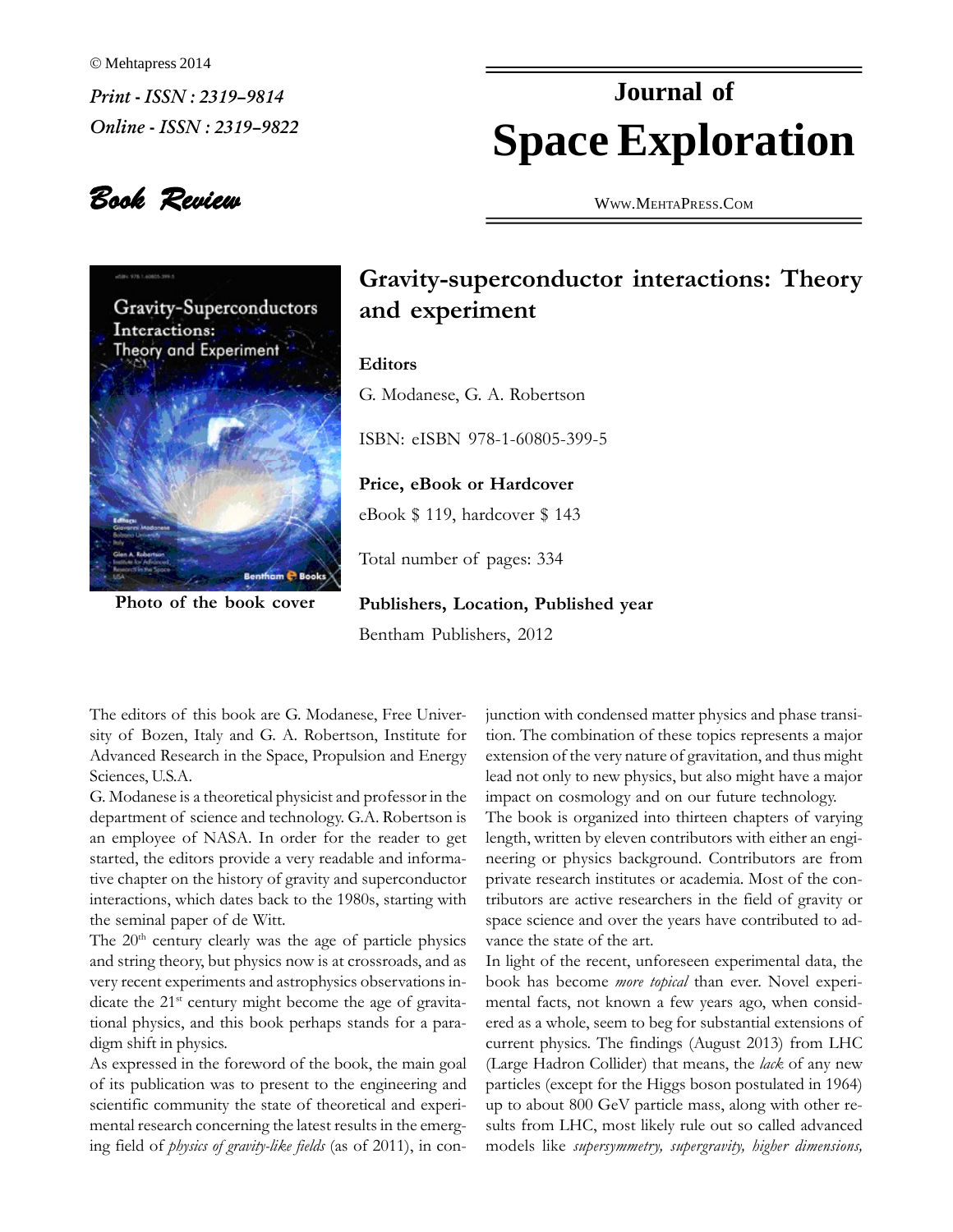JSE, 3(1), 2014<br>*multiverses, or even string theory*. In addition, the entirely unex- et a multiverses, or even string theory. In addition, the entirely unex-<br>pected data from observational cosmology, for instance. pected data from observational cosmology, for instance, the confirmation of the MOND hypothesis (March 2011), but, at almost the same time, the observation that dark gravit<br>matter is missing inside galaxies (June 2012), are posing clusiv matter is missing inside galaxies (June 2012), are posing  $\overline{c}$  major challenges for the cosmological standard model, b major challenges for the cosmological standard model, apart from our long standing inability and dark energy. is the cost of several test of the several different new theoreti-<br>into Hence, it is only logical that several different new theoreti-

models along with recent experimental work are pre-<br>cal models along with recent experimental work are precal models along with recent experimental work are pre-Einstein the thirteen chapters, attempting to continue where by g<br>Einstein was forced to leave off. Unconventional topics corr Einstein was forced to leave off. Unconventional topics condiscussed are: possible interactions between supercondiscussed are: possible interactions between superconductors and high-frequency gravitational waves, gravity cond<br>and condensed matter interactions, new types of phase ment and condensed matter interactions, new types of phase men<br>transitions at low temperature, new types of matter as hens transitions at low temperature, new types of matter as well as the possible interaction between electrodynamics The quand pravitation, which would require a major extension cessful of Einstein's general theory of relativity.<br>The Einstein's general theory of relativity.

of Einstein's general theory of relativity. Iem<br>
Gravitation has maintained the interest of researchers at know<br>
every stage in the history of physics, and it became Einstein's that examples the maintaining are interested to continuous in the every stage in the history of physics, and it became Einstein's the quest to unify pravitation with the other forces since 1915, quest to unify gravitation with the other forces since 1915, the year he published his general relativity theory. The still and you are parametering generationally interpretational constants<br>unfinished manuscript on his desk, found after he passed between away, clearly showed that he was still elaborating on his the away, clearly showed that he was still elaborating on his the N<br>lifelong dream, namely to extend the description of the sized force of *gravity* which had worked so marvelously well in the case of gravity which had worked so marvelously well<br>in the case of gravitation, to the other physical interacthe case of gravitation, to the other physical interactions.<br>
The geometrization of physics, i.e., associating a Final metric tensor symmatric tensor with each physics, i.e., associating a Finally,<br>metric tensor with each physical interaction, is still an open experiment  $\frac{1}{2}$  and  $\frac{1}{2}$  of  $\frac{1}{2}$  and  $\frac{1}{2}$  and  $\frac{1}{2}$  is a vital topic of discussion in the book. question, and is a vital topic of discussion in the book.

Several articles therefore address the prevailing question<br>of an extension of current physics, for instance, stimuof an extension of current physics, for instance, stimulated praviton emission in superconductors, and, in parlated graviton emission in superconductors, and, in particular, physical models are discussed that might account for the novel experimental facts which might account cryoge.<br>For the novel experimental facts which might have been tific age for the novel experimental facts which might have been tips<br>observed in recent gravitomagnetic experiments, e.g.  $\vec{a}$ observed in recent gravitomagnetic experiments, e.g. Tajmar et al., Graham et al., or Gravity Probe-B, i.e., the in o<br>possible generation of extreme gravitomagnetic fields Who possible generation of extreme gravitomagnetic fields Who<br>outside general relativity. Relativistic gravitational effects or e based on Einstein's general relativity. Relativistic gravitational effects or ever<br>based on Einstein's general relativity cannot be seen on decided Earth Because these effects are too small to be measured. Therefore, therefore, therefore, therefore, therefore, therefore, therefore, therefore, therefore, therefore, therefore, the measured. Earth, because these effects are too small to be measured. Therefore, any experiment that claims to have measured cists<br>such an effect, for instance, an extreme gravitomagnetic curre such an effect, for instance, an extreme gravitomagnetic c<br>field, is subject to suspicion. All these experiments are notoriously difficult, as is well known from recent CERN not found in toriously difficult, as is well known from recent CERN not f<br>neutrino speed measurements that were eventually *recanted* out to is a constant, and the measurements that were eventually *recanted* out to a constant and the constant and the constant of a constant and also remember experiments for a constant (non-existent) fifth force, the cold fusion announcement grand (non-existent) fifth force, the cold fusion announcement gr<br>in 1989, gravitational shielding (disproved by the late E. in 1989, gravitational shielding (disproved by the late E. Harris in 1996 and R. C. Woods 2001), or the Bielfeld-Example in the case of electrodynamic origin, see experiments by Tajmar I and the electrodynamic origin, see experiments by Tajmar I and

Book Review<br>et al.) and thus does not work in vacuum.

et al.) and thus does not work in vacuum.<br>Hence, it should not come as a surprise to the reader that<br>at the moment the (revolutionary) results of the extreme gravitomagnetic experiments cannot be considered con-<br>gravitomagnetic experiments cannot be considered congravitomagnetic experiments cannot be considered conbetween *be* clusive, but measured data of these experiments have *not* been recanted (as was *incorrectly stated* by a colleague in an been recanted (as was *incorrectly stated* by a colleague in an e-mail to this reviewer!). However, there exist different e-mail to this reviewer!). However, there exist different<br>interpretations of the results, ranging from simple acousthe distribution of the results, ranging from simple acous-<br>tic vibrations to the generation of extreme gravitomagnetic fields (about 18 orders of magnitude larger than predicted by general relativity), and time will tell which view to be by general relativity), and time will tell which view to be by general relativity), and time will tell which view to be correct.  $\frac{a}{b}$  are  $\frac{a}{b}$  and  $\frac{a}{b}$  are  $\frac{a}{c}$  and  $\frac{a}{c}$  are addressing the numerous pitfalls in super-

Two articles are addressing the numerous pitfalls in super-<br>conductor gravity experiments, written from both expericonductor gravity experiments, written from both experimental and theoretical viewpoints, providing a comprehensive list for setting up rigorous experimental standards. The quantization of the gravitational field has been unsuc-Fire-quaramented of the guaranteering term and forces in the prob-<br>lem may be that the number of fundamental forces is not known, in other words, in current physics there is a *belief*<br>known, in other words, in current physics there is a *belief* known, in other words, in current physics there is a *belief* that exactly four forces exist (strong, weak, electromagthat exactly four forces exist (strong, weak, electromagnetic, and gravitational force). Perhaps gravity is of a more<br>subtle nature than Newtonian gravity, and an interaction between gravity and electromagnetism might exist? At least, between gravity and electromagnetism might exist? At least, the Maxwell equations of electrodynamics and the linear-<br>ized Einstein field equations, termed Einstein-Maxwell exted Einstein field equations, termed Einstein-Maxwell<br>equations, show surprising structural similarity, which is equations, show surprising structuraliscussed in two further articles.

Finally, in order for science to progress, both theorists and<br>Experimenters have to be willing to take a certain scientific risk that is, getting off the trodden path, and this book represents a bold move in this direction. If a blind alley is met and consider the courage of the courage to reverse one's direction. If a blind alley is<br>met, the courage to reverse one's direction of research is represent a set also can also a metallic substitution of research is<br>met, the courage to reverse one's direction of research is<br>required. If, however, ideas of novel pravitational fields at crystal crystal crystal crystal crystal crystal crystal crystal crystal crystal crystal crystal crystal crystal crystal crystal crystal crystal crystal crystal crystal crystal crystal crystal crystal crystal crystal crysta the gravitational engineering might have begun. It<br>tific age of gravitational engineering might have begun. It Figure the pentalet that street is even, the term street<br>tific age of gravitational engineering might have begun. It<br>also would mean that astrophysics is up for a major change also would mean that astrophysics is up for a major change<br>in order to reveal further mysteries of the Universe. in order to reveal further mysteries of the Universe.

Whether or not this book is telling the final scientific truth, decided at this moment. Recent experimental data com-If it is also are a parally context in projects, called 20<br>decided at this moment. Recent experimental data com-<br>ing in from very diverse areas most likely will force physiing in from very diverse areas most likely will force physicists to accept drastic, unprecedented modern current physics over the coming years. be the describes over the coming years.<br>This book describes quite a few novel and exciting ideas,

found in the mainstream literature, which may turn not found in the mainstream literature, which may turn<br>out to be essential to provide consistent physical explanathe countries are the minimized in the minimized explana-<br>out to be essential to provide consistent physical explana-<br>tions for novel properties of both gravity and quantum Franchistance of the properties of both gravity and quantum<br>gravity, in particular. The physical models presented may gravity, in particular. The physical models presented may<br>also shed new light on the existence and the behavior of also shed new light on the existence and the behavior of extreme gravitomagnetic fields, unraveling the confusing extreme gravitomagnetic fields, unraveling the confus<br>data obtained from gravitomagnetic experiments. data obtained from gravitomagnetic experiments.<br>I am convinced that the book contains a substantial amount